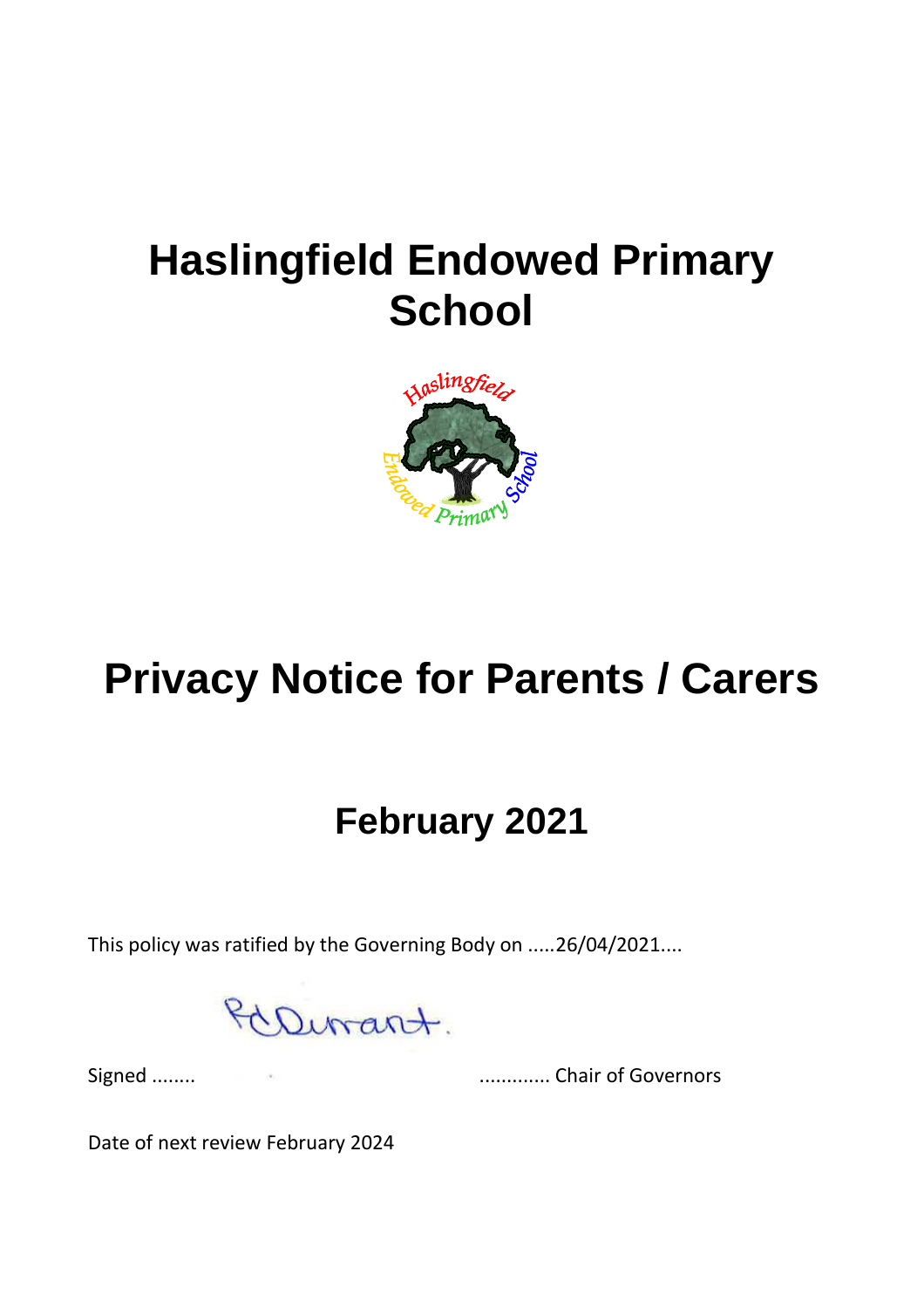### **Privacy notice for Parents / Carers**

Under Data Protection Law, individuals have a right to be informed about how Haslingfield Endowed Primary School, High Street, Haslingfield, Cambs, CB23 8QT uses any personal data that we hold about them. We comply with this right by providing privacy notices to individuals where we are processing their personal data.

This privacy notice explains how we collect, store and use personal data about **Parents / Carers**.

We, Haslingfield School are the 'Data Controller' for the purposes of Data Protection Law.

Our Data Protection Officer is [The ICT Service](https://theictservice.org.uk/service/gdpr-dpo-service/) (see 'Complaints' / 'Contact us' below).

#### **The personal data we hold:**

Personal data that we may collect, use, store and share (when appropriate) about parents may include, but is not restricted to:

- Name, address and date of birth,
- Contact details, contact preferences, identification documents
- Characteristics such as ethnic background, first language
- Employment details such as place of work, occupation, job title, NI number
- Whether there is a court order in place restricting the parent's access to their child

We may also hold data about parents that we have received from other organisations, including other schools, local authorities and the Department for Education.

#### **Why we use this data:**

We use this data to:

- Provide appropriate pastoral care.
- Protect student/pupil welfare.
- Administer admissions waiting lists.
- Comply with the law regarding data sharing.

#### **Our legal basis for using this data:**

We only collect and use parents' personal data when the law allows us to. Most commonly, we process it where:

- We need to comply with a legal obligation.
- We need it to perform an official task in the public interest.

Less commonly, we may also process parents' personal data in situations where:

- We have obtained consent to use it in a certain way.
- We need to protect the individual's vital interests (or someone else's interests).

Where we have obtained consent to use parents' personal data, this consent can be withdrawn at any time. We will make this clear when we ask for consent, and explain how consent can be withdrawn.

Some of the reasons listed above for collecting and using parents' personal data overlap, and there may be several grounds which justify our use of this data.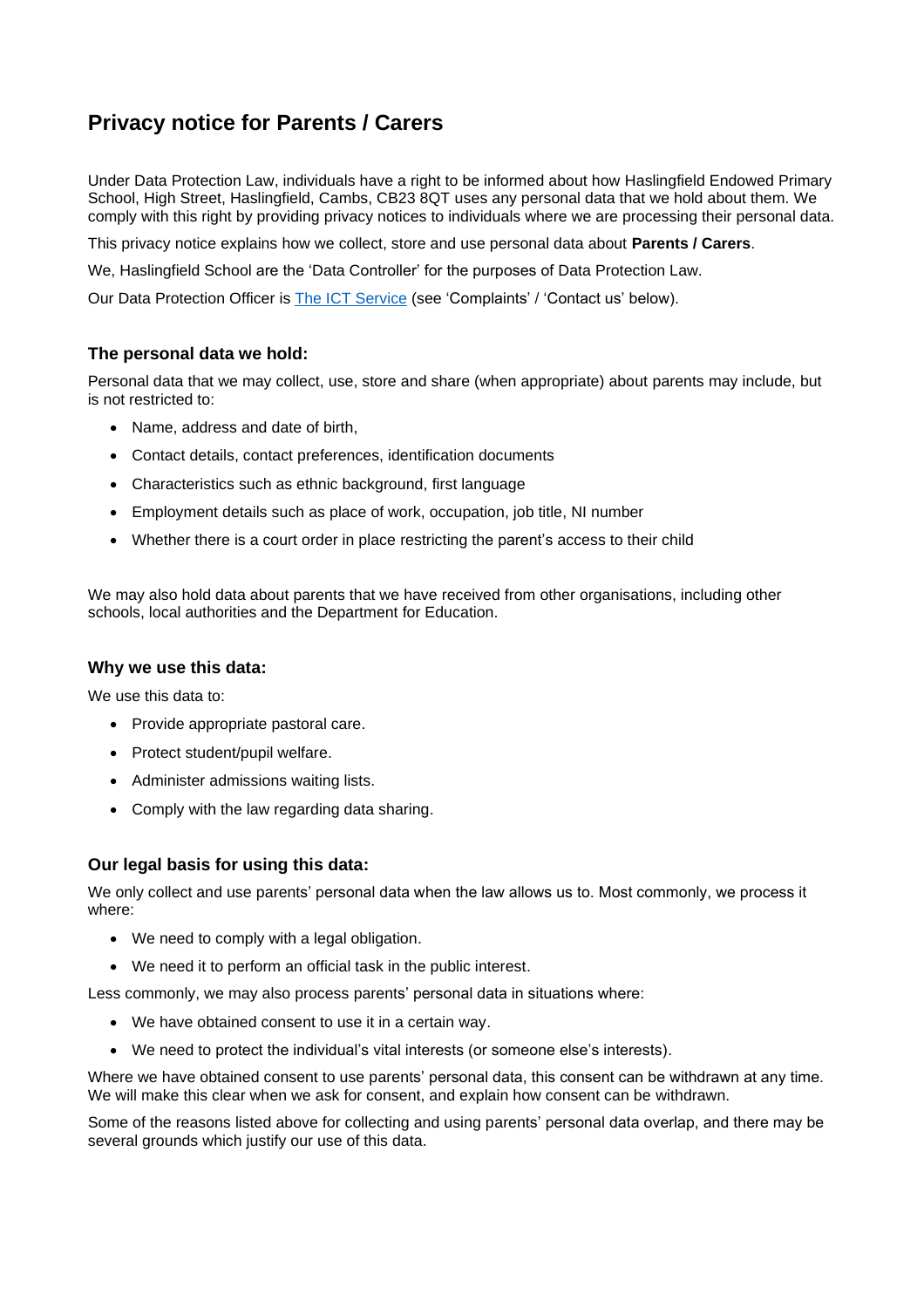#### **Collecting this information**

While the majority of information we collect about parents is mandatory, there is some information that can be provided voluntarily.

Whenever we seek to collect information from you, we make it clear whether providing it is mandatory or optional. If it is mandatory, we will explain the possible consequences of not complying.

#### **How we store this data**

We keep personal information about students/pupils and their parents while they are attending our school. We may also keep it beyond their attendance at our school if this is necessary in order to comply with our legal obligations. We store this data in both digital and paper based formats. We keep personal data according to the Retention Schedule set out in the Information and Record Management Society's Toolkit for Schools. This can be found [here](http://irms.org.uk/?page=schoolstoolkit&terms=%22toolkit+and+schools%22) (Maintained Schools).

#### **Data sharing:**

We do not share information about parents with any third party without consent unless the law and our policies allow us to do so.

Where it is legally required, or necessary (and it complies with data protection law) we may share personal information about parents with:

- Our local authority to meet our legal obligations to share certain information with it, such as safeguarding concerns and exclusions
- The Department for Education to meet our legal obligations to share certain information with it.
- Suppliers and service providers to enable them to provide the service we have contracted them for.
- Survey and research organisations to help us fulfil our public task.
- Health authorities to meet our legal obligation to keep our pupils safe.
- Health and social welfare organisations to meet our legal obligation and to protect our pupils.
- Charities and voluntary organisations to help us fulfil our public task and to protect the pupils.
- Police forces, courts, tribunals to meet our legal obligations to share information with them.

#### **Transferring data internationally**

Where we transfer personal data to a country or territory outside United Kingdom, we will do so in accordance with Data Protection Law.

#### **Parents' / Carers rights regarding personal data**

Individuals have a right to make a **'Subject Access Request'** to gain access to personal information that the school holds about them.

If you make a Subject Access Request, and if we do hold information about you, we will:

- Give you a description of it.
- Tell you why we are holding and processing it, and how long we will keep it for.
- Explain where we got it from, if not from you or your child.
- Tell you who it has been, or will be, shared with.
- Let you know whether any automated decision-making is being applied to the data, and any consequences of this.
- Give you a copy of the information in an intelligible form.